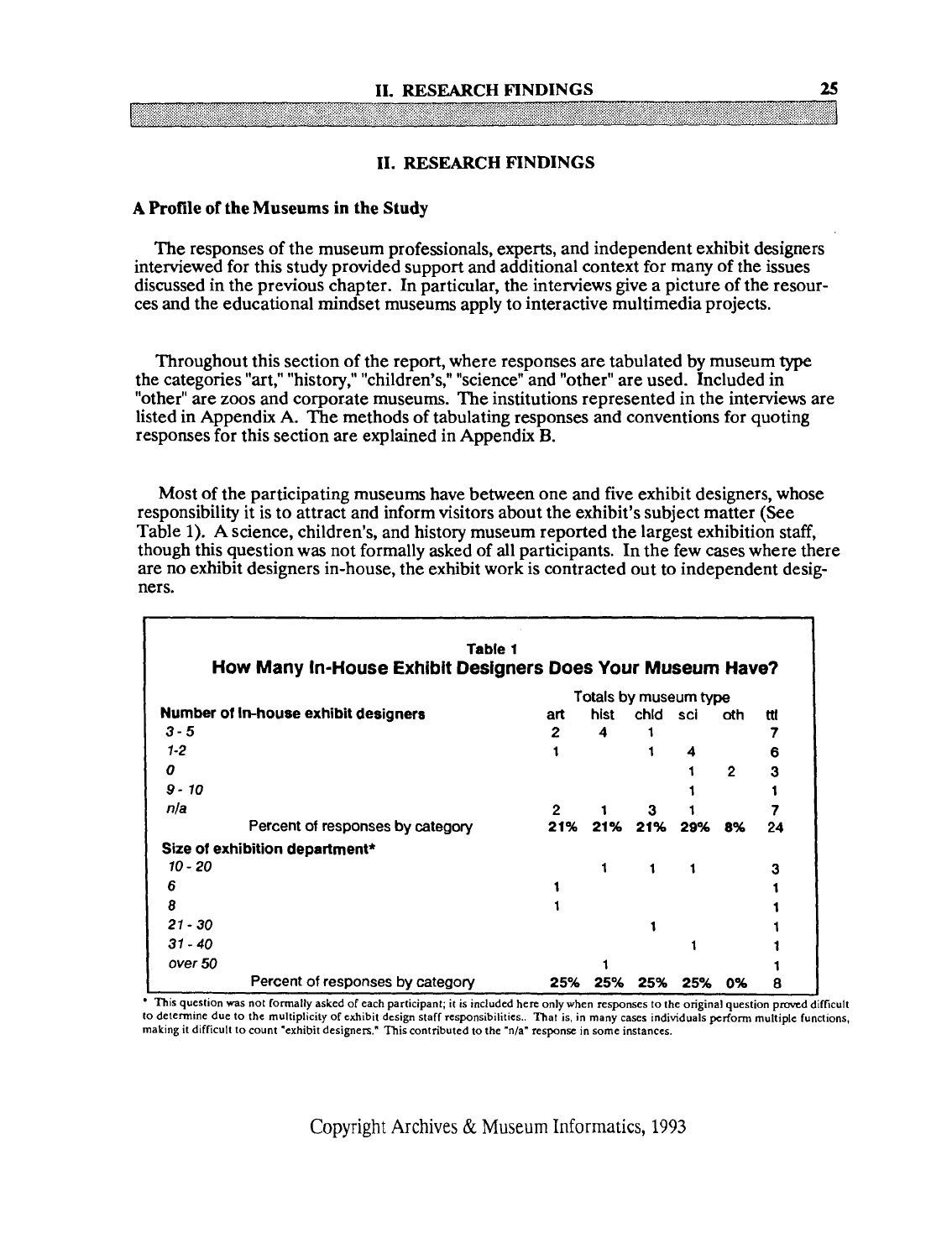### **26 INTERACTIVE MULTIMEDIA IN AMERICAN MUSEUMS**

When the participants were asked to describe their museum's philosophy or mission in their own words, the majority described some form of education as an important part of their mission statement, with almost half using the words *educate* or *inform* (see Table 2). Only a few mentioned preservation, collection and research. Given the fact that the museum interviewees were closely involved in overseeing and/or creating exhibits on a dayto-day basis, this shows that those responsible for exhibit design in these museums have indeed established informational and educational priorities.

| Table 2<br>What Is Your Museum's Educational Philosophy? |     |       |      |     |     |     |  |  |  |
|----------------------------------------------------------|-----|-------|------|-----|-----|-----|--|--|--|
| Totals by museum type                                    |     |       |      |     |     |     |  |  |  |
| Museum philosophy or mission                             | art | hist⊹ | chid | sci | oth | tti |  |  |  |
| To educate/answer questions/inform                       | з   | 2     | з    |     |     | 16  |  |  |  |
| To enhance curiosity/inspire interest to learn more      |     |       |      | 5   |     |     |  |  |  |
| To provide greater understanding/exposure/enjoyment      | З   |       |      |     |     |     |  |  |  |
| To provide hands-on experience/experiential learning     |     |       |      | 3   |     |     |  |  |  |
| To provide interactive learning experiences              |     |       |      |     |     |     |  |  |  |
| To preserve & collect                                    |     |       |      |     |     |     |  |  |  |
| To teach about/interpret history                         |     |       |      |     |     |     |  |  |  |
| To research                                              |     |       |      |     |     |     |  |  |  |
| To test exhibits                                         |     |       |      |     |     |     |  |  |  |
| Percent of responses by category                         | 20% | 15%   | 20%  | 39% | 7%  |     |  |  |  |

**Note: No attempt was made to match the spontaneous responses to this question with the museums' published mission statements, since the am of the question was to discover the interviewee's perception of the museum's goals.** 

Looking at the responses to the question of educational philosophy by museum category further shows that each type of museum has visitor learning in mind, albeit without rigidly defined methods or objectives. Support for both Maton-Howarth's and Hooper-Greenhill's observations that educational objectives are often vague was provided later in the interviews when participants commented that what or how much the visitors learn is not as important as how much they enjoy the exhibit or total museum experience. Professional educators, in fact, are rarely involved in exhibit design or in establishing the learning objectives of exhibits (Booth, et al., 1982; Maton-Howarth, 1990, p. 189). Nonetheless, these study participants claim that the melding of educetor and entertainer is an important characteristic for exhibit designers. Similar to the Montessori classroom approach, where "things" are considered to be the best teachers and children are given games and puzzles to learn from, many of the educational activities within museums are designed to be enjoyable with little or no distinction between play and learning (Lee, 1968). Several of the children's nluseums interviewed explicitly commented that the play element of the exhibit is at least as important as the learning that might go on. One of these museums further described their exhibit objectives as being *much more qualitative* ... *designin;; an exhibit that changes attitudes or excites peoplel'that's what it's all about.*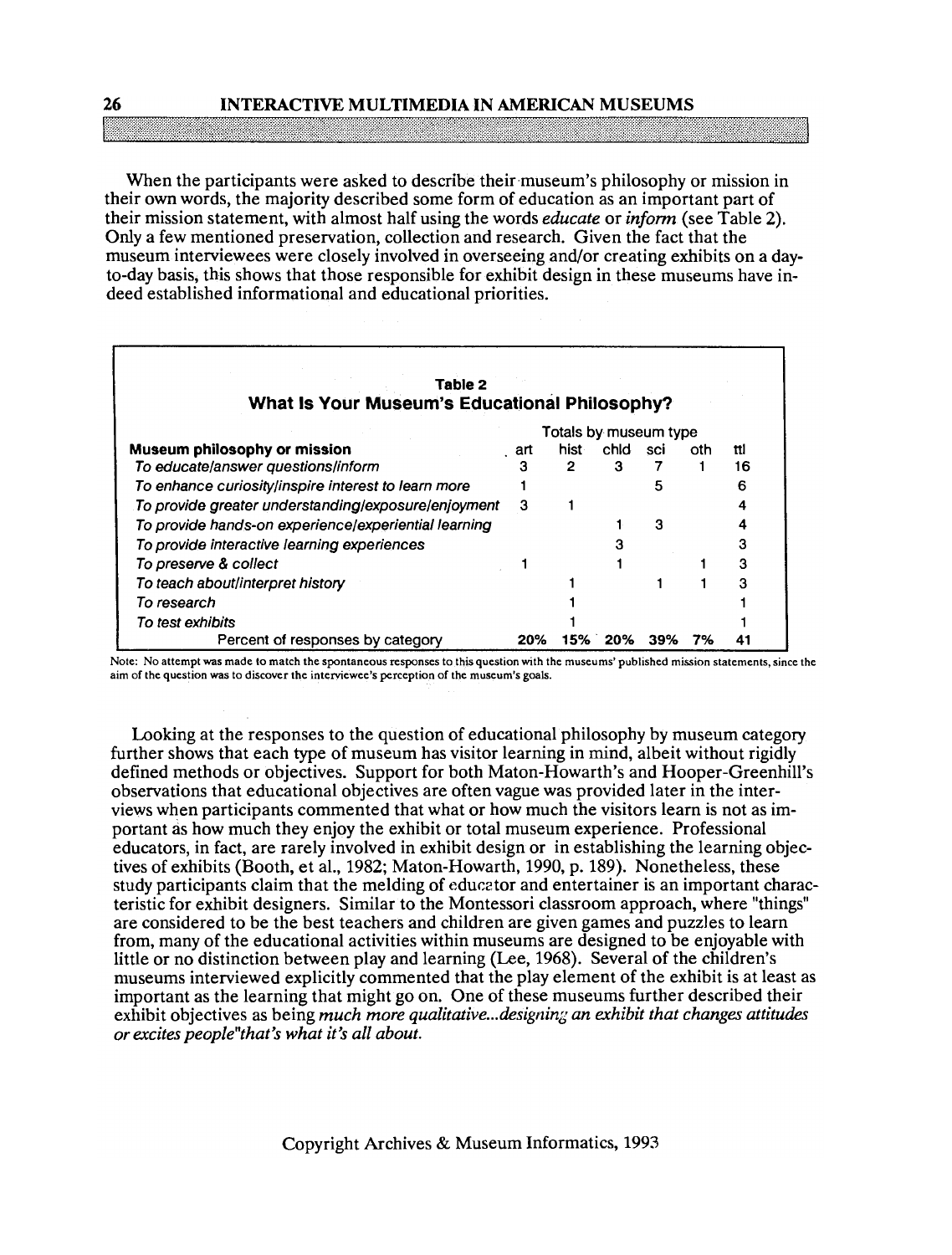# Several participants for this study were specifically asked how important systematic design of instruction or the individual instructional design procedures were for museum exhibit design. In most cases some elements of the instructional design process were followed, namely the setting of clear objectives and provision of examples and hands-on activities to reinforce the ideas presented. Beyond that, the exhibit design process remains much more flexible and geared toward exploratory learning opportunities. Two comments sum up the perspectives heard:

*There* **is** *a big question as to whetheryou need to have strictly educational objectives to have a successful exhibit, or to get funding for that matter. But I really think an exhibit* **is** *successful if the visitor gets anything out of it* - *enjoyment, learning, increased curiosity. It doesn't have to be the retention of specifc content. One danger* **is** *that too little control (over the communicated content) can lead to misinterpretation, and you have to watch for that.* (a children's museum)

*I don't think of creating exhibits as an instructional design process. It's a sticky question because we want to educate and inspire, but frankly ifsomeone has agood time, that's far more important. It's not an arcade, we have pedagogical objectives, but we don't use a formal model of instruction. These multimedia activities and experiments cause people to think and interpret in ways the designer cannot even imagine, but afterwards you can see that the responses are the result of logical thought processes and learning that had to have taken place.* (a science & technology museum)

Of the museums interviewed for this study, six reported between one and four million visitors per year, and three mentioned visitations of 10,000 to 50,000 per year, with the remaining museums reporting between 75,000 and 1,000,000 visitors per year (See Table 3). remaining museums reporting between 75,000 and 1,000,000 visitors per year (See Table<br>Based on the most recent estimates of visitations to US museums by the AAM (Data<br>Report, 1992), average attendance to all US museums was 1992), average attendance to all **US** museums was approximately 69,000 in 1988, placing most of the participating museums in a fairly high visitation category (p. 125). Participants acknowledged that higher visitation generally leads to more resources and greater opportunity to take on innovative interactive multimedia projects, a fact that should temper the conclusions of this study.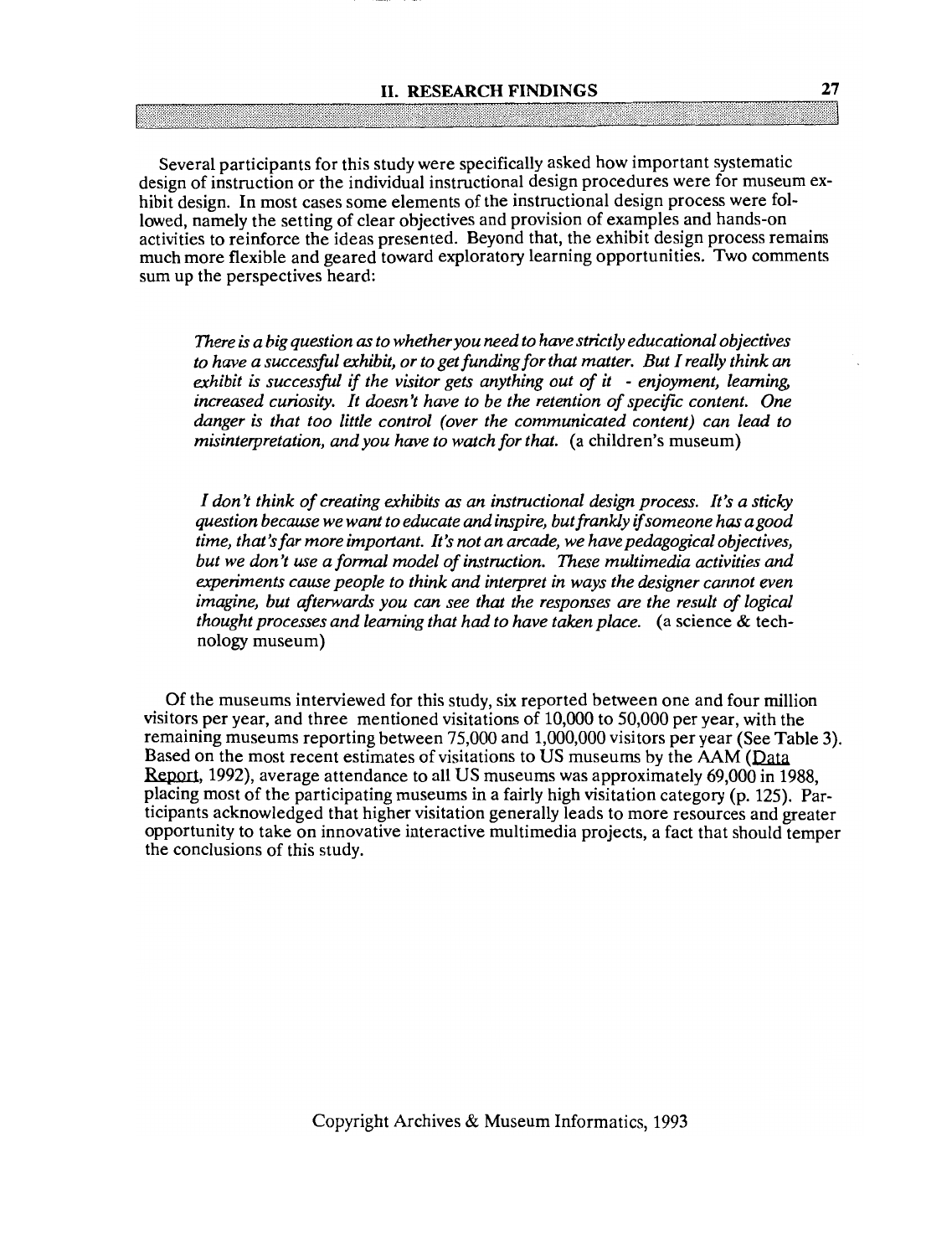## **28 INTERACTIVE MULTIMEDIA IN AMERICAN MUSEUMS**

| Table 3<br>How Many Visitors Does Your Museum Have Annually? |                       |      |      |     |     |     |
|--------------------------------------------------------------|-----------------------|------|------|-----|-----|-----|
|                                                              | Totals by museum type |      |      |     |     |     |
| Number of visitors per year                                  | art                   | hist | chid | sci | oth | ttl |
| $1 - 4$ million                                              |                       | 2    |      | 2   |     | 6   |
| 500,000-1 million                                            |                       |      |      |     |     | 2   |
| 251,000-500,000                                              |                       |      |      |     |     | 2   |
| 101,000-250,000                                              |                       |      |      |     |     | 2   |
| 75,000 - 100,000                                             |                       |      |      |     |     |     |
| 10,000 - 50,000                                              |                       |      |      | 2   |     | 3   |
| n/a                                                          | з                     |      |      |     |     | 8   |
| Percent of responses by category                             |                       |      | 21%  | 29% | 8%  | 24  |

**Note: Many of the participants based their response to this question on opinions, not research data. Also, the numbers do not specily how many of the visitors recorded in any one year are repeat visitors.** 

When asked whether they thought their visitors matched the museum's target audience, the responses by participants in this study were most commonly "yes" or "believe so," though only one of them was basing their answer on an actual (preliminary) evaluation (see Table 4). Several participants did not feel they were meeting the museum's community attendance goals, and indicated a desire to further attract a specific underrepresented minority, most often African Americans from the local community. While each of the children's museums interviewed felt they attracted their target audience, several mentioned that much of the diversity in their visitors may be attributed to school groups which represent a large portion of their visitors.

| Table 4                                               |                       |      |         |     |      |     |  |
|-------------------------------------------------------|-----------------------|------|---------|-----|------|-----|--|
| Do You Feel Your Visitors Match Your Target Audience? |                       |      |         |     |      |     |  |
|                                                       | Totals by museum type |      |         |     |      |     |  |
| Do visitors match the target audience                 | art                   | hist | chid    | sci | oth. | ttl |  |
| Yes, would say so for the most part                   | $\overline{2}$        | 2    | 5.      |     | 2    | 12  |  |
| No/not really                                         |                       | 2    |         |     |      | 5   |  |
| Don't know/not sure                                   |                       |      |         |     |      | 3   |  |
| nla                                                   |                       |      |         |     |      | З   |  |
| Not sure, think so                                    |                       |      |         |     |      |     |  |
| Percent of responses by category                      | 20%                   |      | 20% 24% | 28% | 8%   | 24  |  |
| <b>Additional comments</b>                            |                       |      |         |     |      |     |  |
| Would like to attract more economically               |                       |      |         |     |      |     |  |
| disadvant/minorities                                  | 2                     |      |         |     |      | 5   |  |
| Would like to attract more people (of all kinds)      |                       |      |         |     |      |     |  |
| Have specific outreach programs/activities            |                       |      |         | з   |      |     |  |
| The local community is under served                   |                       |      |         |     |      |     |  |
| Doing a visitor study now to look at this             |                       |      |         |     |      |     |  |
| Percent of responses by category                      | 20%                   | 20%  | 13%     | 47% | 0%   | 15  |  |

Copyright Archives & Museum Informatics, 1993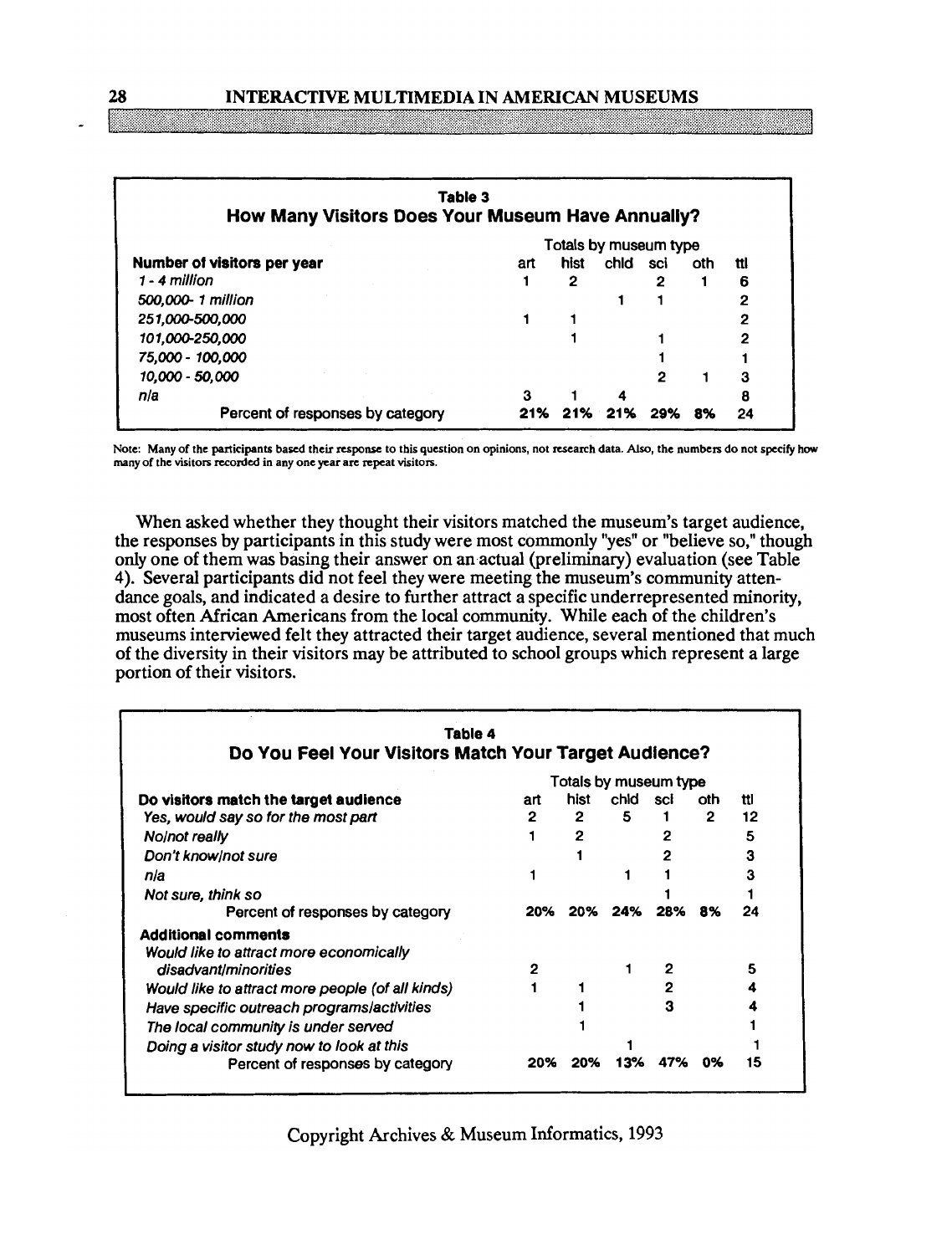When museum participants were asked how the various segments (i.e., children, adults, or various ethnicities) of their audience had responded to their interactive technologybased exhibits, most stated that all segments seemed to have responded equally well. However, many added that children take to the interactive technologies much more readily than adults, and often directly or indirectly act as teachers of how to use the technology (i.e., the adults watch kids interact to learn what to do) (see Table 5). The quick acceptance of technology by younger audiences was often attributed to the effect of the media-rich, high-tech era in which kids are now growing up. Younger generations are more comfortable with computers and other electronic devices because technology has occupied so many aspects of their lives. In addition, the nature of children allows them to enter the museum and approach an exhibit without preconceptions of what they will encounter, which increases the likelihood of their exploring the exhibits. Adults on the other hand, enter museums with relatively established notions of what to expect, and if something is out of their frame of reference for what a museum should contain, it may be rejected or avoided (Zetterberg, **1968).**  Interactive technology in museums may simply be too far out of context for some adults. Zetterberg adds that adults frequently come to museums for social or incidental reasons, while children most often experience museums as part of their compulsory school activities. These differences in nature, motives, and circumstances make experimentation with interactive exhibits more common among younger populations.

| Table 5<br>How Have the Various Segments of Your Audience Responded<br>to the Interactive Technology-Based Exhibits? |     |      |                       |     |                |     |
|----------------------------------------------------------------------------------------------------------------------|-----|------|-----------------------|-----|----------------|-----|
|                                                                                                                      |     |      | Totals by museum type |     |                |     |
| <b>Audience reactions to interactives</b>                                                                            | art | hist | chid                  | sci | oth            | ttl |
| All segments seem to respond well                                                                                    | 5   | 3    | $\mathbf{2}$          | 4   | $\overline{2}$ | 16  |
| Kids love/take to technology more readily than adults                                                                |     | 2    |                       |     |                | 4   |
| Quite varied -depends on learning style not<br>demographics<br>Children often teach /encourage adults to             |     |      |                       | 2   |                | 3   |
| use technology                                                                                                       |     | 2    |                       |     |                | 2   |
| Adults tend to watch kids interacting                                                                                |     |      |                       |     |                |     |
| nla                                                                                                                  |     |      |                       |     |                |     |
| Percent of responses by category                                                                                     | 26% | 26%  | 19%                   |     |                | 27  |

Even though the experiences of the participating museums with interactive technologybased exhibits have been very positive, this does not necessarily translate to evidence of more learning taking place. Traditionally, inexperience with evaluation procedures and a general lack of funding to conduct visitor research have prevented museum professionals from formally evaluating exhibit success factors (Shettel, 1991; Washburn, 1987; Interviews: J.A. Wetzel, 1992; Museum Education Consortium, 1992; The Museum of Science, 1992; New England Technology Group, 1992). Several of the associations and independent exhibit designers interviewed for this study claimed that few formative or summative exhibit

Copyright Archives & Museum Informatics, 1993